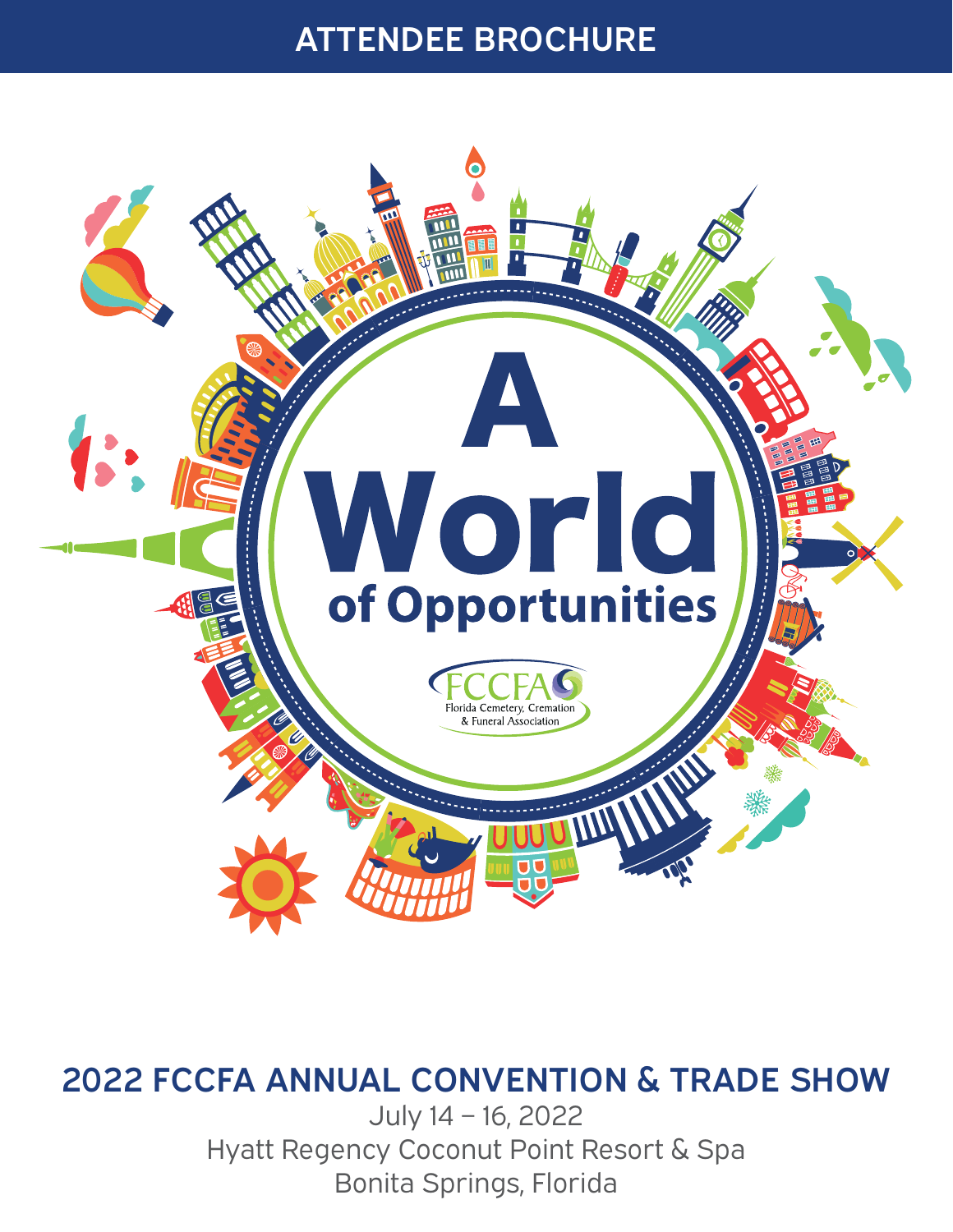## AN INVITATION TO CONVENTION ATTENDEES



# **2022 FCCFA ANNUAL CONVENTION & TRADE SHOW**

July 14 - 16, 2022 Hyatt Regency Coconut Point Resort & Spa Bonita Springs, Florida

On behalf of the Florida Cemetery, Cremation & Funeral Association, it is my pleasure to invite you to attend the 2022 FCCFA Annual Convention & Trade Show. The convention will take place July 14 -16 at the Hyatt Regency Coconut Point Resort & Spa in Bonita Springs, Florida.

The theme for the 2022 Convention is "A World of Opportunities." We will focus on the importance of creating "A World of Opportunities" for improving staff and service to families through our funeral homes and cemeteries. The convention journey will begin with a charity golf tournament on Thursday morning and kick off with a welcome reception on Thursday evening. The convention will continue its voyage Friday and Saturday with outstanding speakers and educational sessions. We will conclude on Saturday evening with a travel themed reception, the Celebration of Life and banquet dinner including awards and installation of our board of directors and officers. Sunday you will be free to enjoy the resort and say bon voyage.

Make plans to visit the great showcase of products and services at the convention and support our supplier members. Networking receptions will take place in the trade show hall during lunch on Friday and breakfast on Saturday, allowing

extra time to visit the showcase of exhibits. There will also be fundraisers in the trade show hall on Friday and Saturday during exhibit hours and you can always network while playing in the golf tournament.



Florida Cemetery, Cremation & Funeral Association

Thank you to the members of the convention committee for their time and efforts planning our annual event. We

look forward to an outstanding convention and know you will have a fantastic time in Bonita Springs!

Sincerely,

Rick Prindiville FCCFA President

## THANK YOU TO THE 2022 CONVENTION SPONSORS *(as of 3/30/22)*

FCCFA BOARD OF DIRECTORS **MEETING** Federated Insurance

THURSDAY WELCOME **RECEPTION** Cardinal Casket Co. Ged Lawyers

KEYNOTE SPEAKER **Batesville** 

FRIDAY LUNCH Implant Recycling

FRIDAY PM BEVERAGE BREAK Foundation Partners

FRIDAY BUSINESS MEETING **Batesville** Ged Lawyers

#### FRIDAY NETWORKING **RECEPTION**

Cardinal Casket Co. Garfield Refining Wilbert Funeral Services, Inc.

#### SATURDAY RECEPTION

Coldspring Federated Insurance Funeral Service Inc. Wilbert Funeral Services, Inc.

CELEBRATION OF LIFE Dignity Memorial SCI – Funeral Services of Florida, Inc.

HOTEL KEY CARDS Ged Lawyers, LLP

CONVENTION TOTE BAGS Roberts Vault Co., Inc.

ATTENDEE LANYARDS PlotBox

#### CONVENTION SUPPORTING PARTNER Biondan North America, Inc

#### 2 - 2022 FCCFA ANNUAL CONVENTION & TRADE SHOW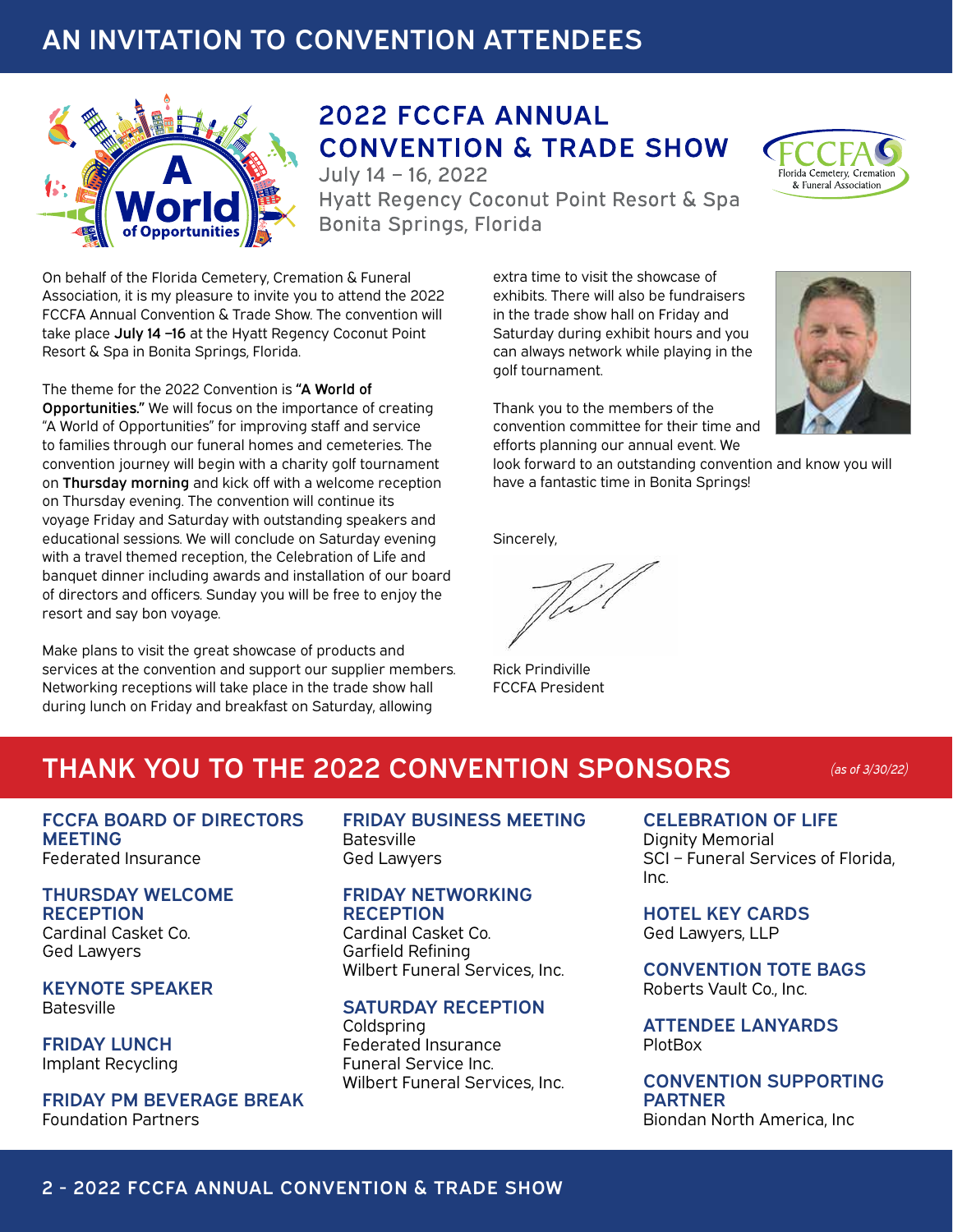## FRIDAY, JULY 15

SATURDAY, JULY 16



**10:30 a.m. – 11:30 a.m. THE MOBILE MILLENNIAL: TIPS FOR FINDING AND MOTIVATING THEM**

*Gene Marks, The Marks Group, P.C.*

One of the biggest challenges faced by business owners today is attracting and retaining great people. Millennials make *Marks Troyer* up an enormous part of today's workforce and survey after survey finds that this generation values flexibility as much and sometimes more than compensation. What technologies, devices, policies and best practices are smart businesspeople using to give their employees (and independent contractors) increased flexibility while not compromising security and performance? Find out by joining us at this session!

**1:00 p.m. – 2:00 p.m. BATTLING BURNOUT & BUILDING RESILIENCE: SUPPORTING & RETAINING FUNERAL PROFESSIONALS** *Jason Troyer, Ph.D.* 

Funeral directors are asked to perform a wide variety of roles and work in conditions that place them at an increased risk for burnout. This presentation will review the challenges that funeral directors face and how burnout can impede funeral directors' effectiveness. The primary focus will be discussing practical strategies for reducing burnout and creating a more positive work environment.





**9:30 a.m. – 10:30 a.m. EMPOWERING AND ENGAGING THE FUNERAL DIRECTOR OF TOMORROW** 

*Tim Bridgers S.V.P., Head of Funeral & Cemetery Lending, Live Oak Bank*

*Bridgers*

In a market of merging generations, business owners must lead their people. The energized employee who believes in their mission and understands how to achieve it is the one that brings their heart to work every day. Cash flow, marketing and financial metrics are crucial in operating a successful business; however, empowering your employees is the fuel that makes your business move.

Tim will provide statistics and directives on how to form a plan that better empowers and engages your employees.

You will be challenged to reflect on your business and implement meaningful changes that improve your workplace during this session.

**11:00 a.m. – 12:00 p.m. THE ATTORNEY IS IN** *Wendy Wiener, Managing Member, WRW Legal*

In this session, Wendy will discuss issues on which she is frequently consulted in her Florida deathcare industry practice. As regulatory counsel for the FCCFA, she will field your questions and provide guidance on the matters directly relevant to your regulatory well-being.



*Wiener*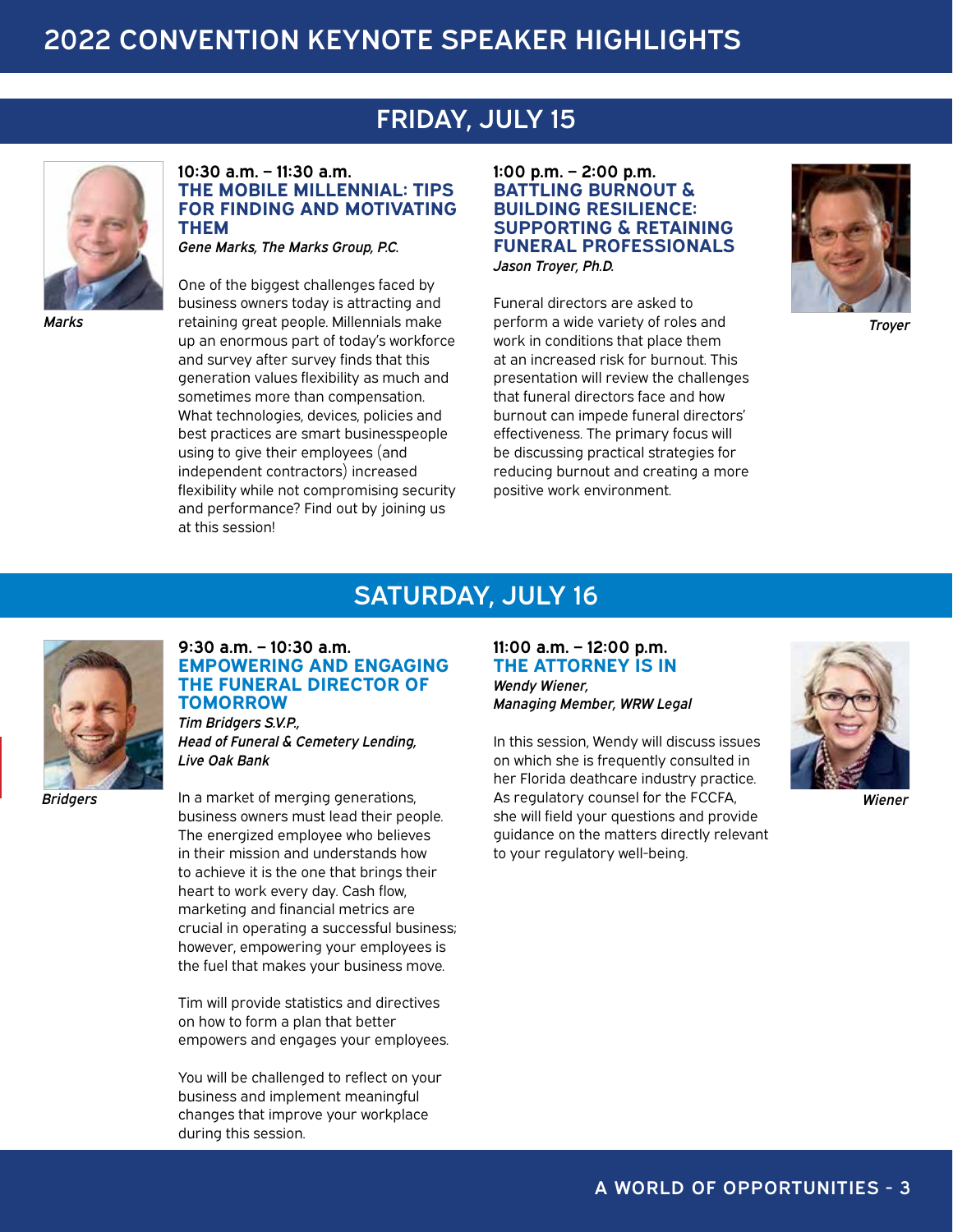## SCHEDULE OF EVENTS *(As of 3/30/22)*

| <b>THURSDAY, JULY 14</b>   |                                                                                                                                                                                                                                                                                             |  |  |  |
|----------------------------|---------------------------------------------------------------------------------------------------------------------------------------------------------------------------------------------------------------------------------------------------------------------------------------------|--|--|--|
| 8:30 a.m. - 12:30 p.m.     | <b>2022 VICKI USELTON MEMORIAL GOLF TOURNAMENT</b><br>(Raptor Bay at Hyatt Coconut Point - Additional registration and fees apply)                                                                                                                                                          |  |  |  |
| 4:00 p.m. $- 7:00$ p.m.    | <b>REGISTRATION DESK OPEN</b>                                                                                                                                                                                                                                                               |  |  |  |
| 6:00 p.m. $- 7:30$ p.m.    | <b>FCCFA WELCOME RECEPTION</b>                                                                                                                                                                                                                                                              |  |  |  |
| <b>FRIDAY, JULY 15</b>     |                                                                                                                                                                                                                                                                                             |  |  |  |
| $7:30$ a.m. $-9:00$ a.m.   | <b>BREAKFAST ON YOUR OWN</b>                                                                                                                                                                                                                                                                |  |  |  |
| 7:30 a.m. - 5:30 p.m.      | <b>REGISTRATION DESK OPEN</b>                                                                                                                                                                                                                                                               |  |  |  |
| 10:15 $a.m. - 5:30$ p.m.   | <b>TRADE SHOW HALL OPEN (1 CEU)</b>                                                                                                                                                                                                                                                         |  |  |  |
| $10:15$ a.m. $-10:30$ a.m. | <b>PRESIDENT'S WELCOME</b>                                                                                                                                                                                                                                                                  |  |  |  |
| $10:30$ a.m. $-11:30$ a.m. | <b>GENERAL SESSION: THE MOBILE MILLENNIAL: TIPS FOR FINDING AND</b><br><b>MOTIVATING THEM (1 CEU)</b><br>Gene Marks, The Marks Group, P.C.                                                                                                                                                  |  |  |  |
| 11:30 a.m. - 1:00 p.m.     | <b>LUNCH WITH EXHIBITORS IN TRADE SHOW HALL</b><br>Enjoy lunch and networking with your colleagues while viewing the excellent showcase of<br>products and services.                                                                                                                        |  |  |  |
| 1:00 p.m. -2:00 p.m.       | <b>GENERAL SESSION: BATTLING BURNOUT &amp; BUILDING RESILIENCE:</b><br><b>SUPPORTING &amp; RETAINING FUNERAL PROFESSIONALS (1 CEU)</b><br>Jason Troyer, Ph.D.                                                                                                                               |  |  |  |
| 2:00 p.m. $-$ 3:00 p.m.    | <b>BEVERAGE BREAK IN THE EXHIBIT HALL</b>                                                                                                                                                                                                                                                   |  |  |  |
| $3:00$ p.m. $-3:30$ p.m.   | <b>GENERAL SESSION: LEGAL NEWS YOU CAN USE (.5 CEU)</b><br>C. Glen Ged, Esq. - Ged Lawyers, LLP                                                                                                                                                                                             |  |  |  |
| $3:30$ p.m. $-4:15$ p.m.   | <b>FCCFA BUSINESS MEETING &amp; ELECTIONS</b>                                                                                                                                                                                                                                               |  |  |  |
| 4:30 p.m. - 5:30 p.m.      | <b>NETWORKING RECEPTION IN TRADE SHOW HALL</b><br>Enjoy a beverage as you network and discuss the educational sessions and events of the<br>day. Visit the showcase of vendor products and services to see all the latest and best<br>offerings for all aspects of the death care industry. |  |  |  |



#### **CEU CREDITS**

Friday (2.5 CEU) Saturday (2 CEU) + 1 CEU for Trade Show attendance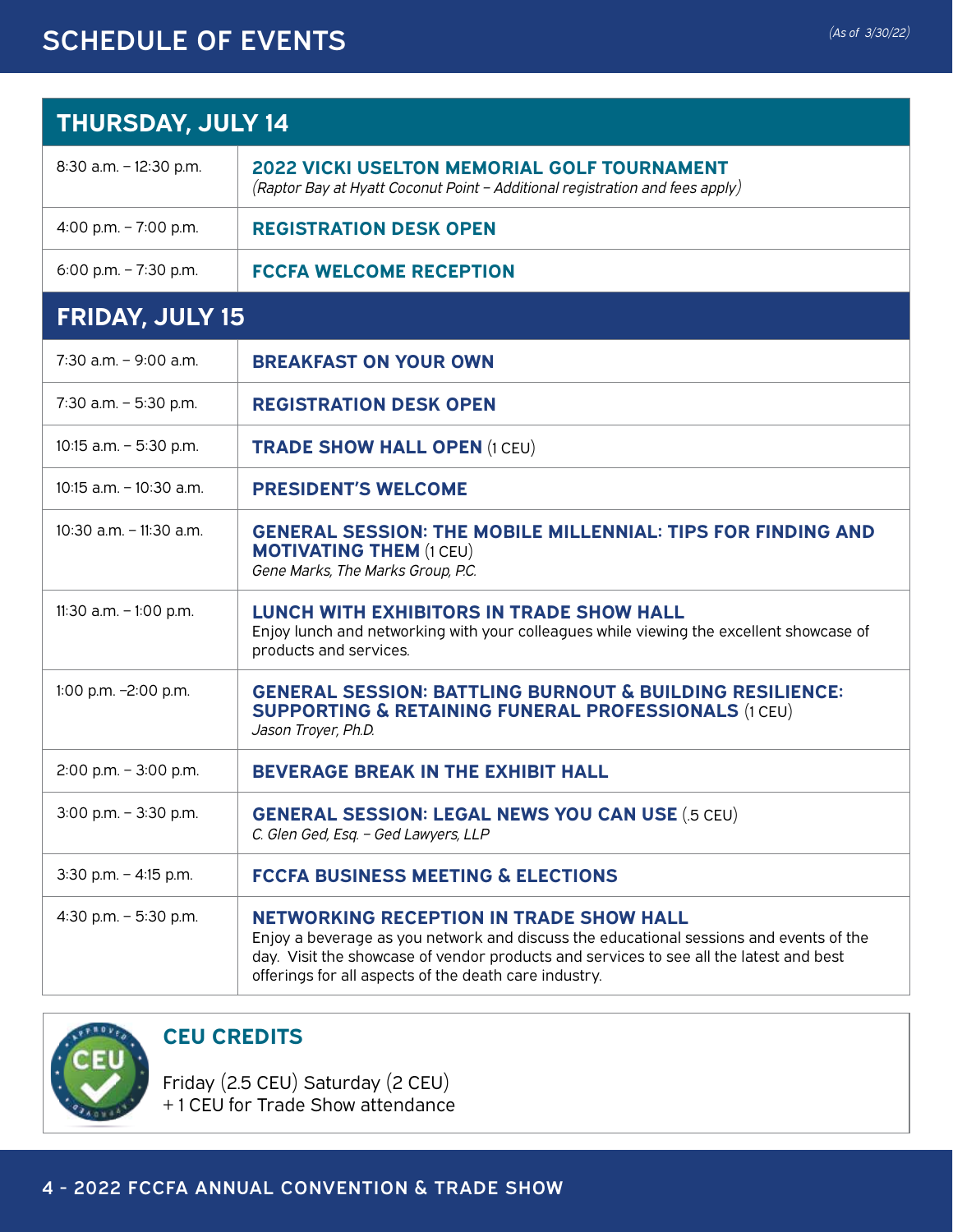## SCHEDULE OF EVENTS

| <b>SATURDAY, JULY 16</b>   |                                                                                                                                                                                                                                                                                                                                                                    |  |
|----------------------------|--------------------------------------------------------------------------------------------------------------------------------------------------------------------------------------------------------------------------------------------------------------------------------------------------------------------------------------------------------------------|--|
| 8:00 a.m. - 12:00 p.m.     | <b>REGISTRATION DESK OPEN</b>                                                                                                                                                                                                                                                                                                                                      |  |
| $8:30$ a.m. $-9:30$ a.m.   | <b>BREAKFAST WITH EXHIBITORS IN TRADE SHOW HALL</b><br>Come early before the educational sessions begin to enjoy breakfast with your colleagues<br>and visit the showcase of products and services.                                                                                                                                                                |  |
| 8:30 a.m. - 12:00 p.m.     | <b>TRADE SHOW HALL OPEN</b>                                                                                                                                                                                                                                                                                                                                        |  |
| $9:30$ a.m. $-10:30$ a.m.  | <b>GENERAL SESSION: EMPOWERING AND ENGAGING THE FUNERAL</b><br><b>DIRECTOR OF TOMORROW (1 CEU)</b><br>Tim Bridgers S.V.P., Head of Funeral & Cemetery Lending, Live Oak Bank                                                                                                                                                                                       |  |
| $10:30$ a.m. $-11:00$ a.m. | <b>TRADE SHOW BREAK</b>                                                                                                                                                                                                                                                                                                                                            |  |
| 11:00 a.m. $-$ 12:00 p.m.  | <b>GENERAL SESSION: THE ATTORNEY IS IN (1 CEU)</b><br>Wendy Wiener, Managing Member, WRW Legal                                                                                                                                                                                                                                                                     |  |
| 2:00 p.m. $-$ 4:00 p.m.    | <b>POOLSIDE PARTY</b><br>Sponsored by Ged Lawyers                                                                                                                                                                                                                                                                                                                  |  |
| 6:30 p.m. $-7:00$ p.m.     | <b>FCCFA NETWORKING RECEPTION</b>                                                                                                                                                                                                                                                                                                                                  |  |
| 7:00 p.m. - 10:30 p.m.     | <b>CELEBRATION OF LIFE / CLOSING DINNER / INSTALLATION &amp; AWARDS</b><br>Relax and get ready to close out a great convention by saying bon voyage on the final night!<br>The evening will include the Celebration of Life presentation with great entertainment and<br>activities, the installation of FCCFA officers and board members, and award recognitions. |  |

## **FIRST TIME ATTENDEE DISCOUNT! 50% OFF FULL & SINGLE DAY REGISTRATION FEES**



Never attended an FCCFA Convention? Special first-time attendee registration rates are available.

Contact elane@executiveoffice.org for more information.

### **ATTIRE**

Attire for all meetings during the convention is resort casual. Proper attire for the golf tournament is required.

*(Men: collared shirts / Women: dresses, skirts, slacks, collared shirts or collarless with sleeves)*

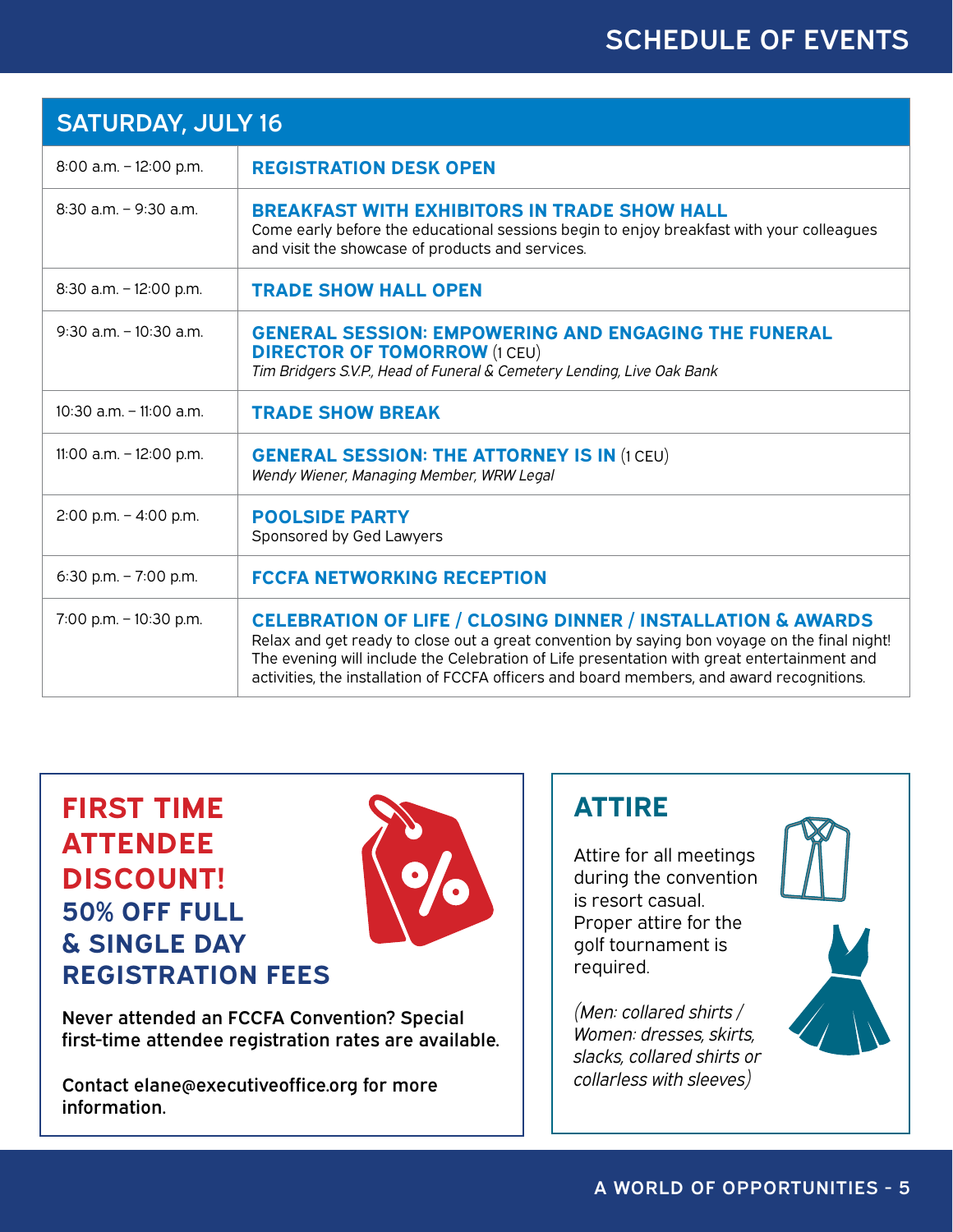#### HYATT REGENCY COCONUT POINT RESORT & SPA 5001 Coconut Road Bonita Springs, FL 34134 [www.coconutpoint.hyatt.com](http://www.coconutpoint.hyatt.com)

Located on 26 lush, tropical acres overlooking Estero Bay and the Gulf of Mexico in Bonita Springs, you will find a casual environment that invites limitless recreation and relaxation. With a championship golf course and world class spa on property, the Hyatt Regency Coconut Resort & Spa is the ideal Florida Gulf Coast destination for work or play. Set out for an unforgettable escape to the best of Bonita Springs and Southwest Florida.

#### Hotel ReservationS

- Reservations # 239.444.1234 or visit [www.thefccfa.](http://www.thefccfa.org)com for online registration link
- Discount Code Please reference the FCCFA 2022 Annual Convention & Trade Show when booking
- Discounted Room Rate \$194 per night plus a \$5.00 resort fee
- Deadline June 21, 2022 or once the room block has sold out, whichever comes first
- Amenities for Convention Attendees Complimentary Self-parking, valet \$25 per night.

The resort fee includes: in-room high speed internet, 2 bottles of water daily, rock climbing wall, resort trolly transportation, complimentary self-parking, resort ferry to private secluded island, beach chairs, towels & umbrellas, resort activities and a 24-hour fitness center and golf bag storage.

Please continue your support of the FCCFA Convention & Trade Show and all convention activities by staying at the Hyatt Regency Coconut Point Resort and Spa.

### MAKE YOUR RESERVATIONS TODAY!





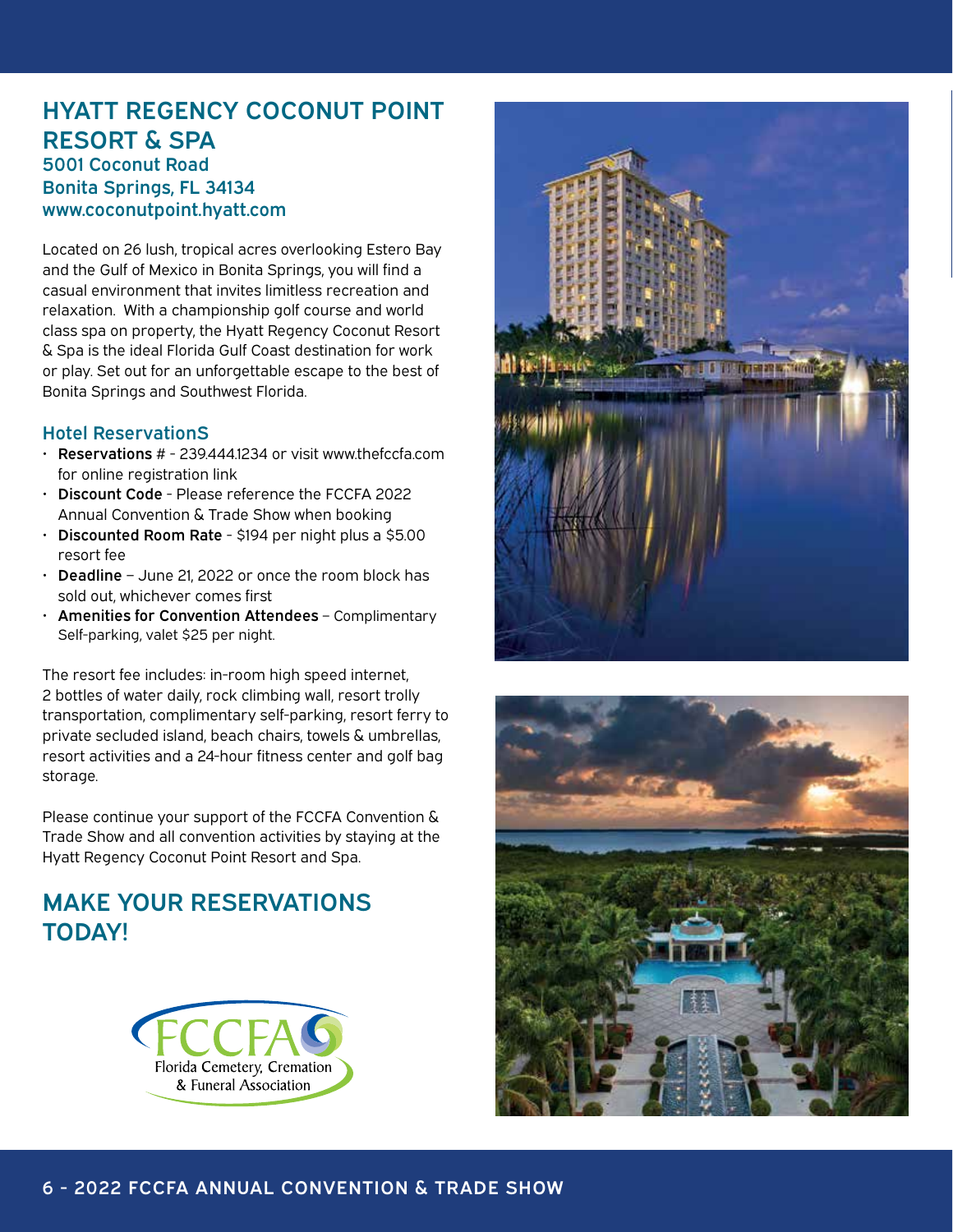## HOW TO REGISTER

You can register by visiting the Annual Convention page on our website at www.thefccfa.com/annual-convention. Click the register here button to complete an online application or click download form for a printable version.

### REGISTRATION FEES

|                                    | <b>Before 6/24/22</b> | After 6/24/22 |
|------------------------------------|-----------------------|---------------|
| Full Registration - FCCFA Member   | \$495                 | \$545         |
| Full Registration - Non-Member     | \$570                 | \$620         |
| Full Registration - Spouse/Guest:  | \$395                 | \$435         |
| <b>Full Registration - Student</b> | \$145                 | \$170         |

*(Full Registration Includes: All educational sessions & trade show on both Friday & Saturday, Thursday Reception, Friday Lunch, Friday Reception, Saturday Breakfast, beverage breaks, (1) ticket to Saturday Reception & Banquet Dinner)*

|                                        | <b>Before 6/24/22</b> | After 6/24/22 |
|----------------------------------------|-----------------------|---------------|
| Friday Single Day Fee (FCCFA Member)   | \$250                 | \$275         |
| Friday Single Day Fee (Non-Member)     | \$325                 | \$350         |
| Friday Single Day Fee (Student)        | \$95                  | \$95          |
| Saturday Single Day Fee (FCCFA Member) | \$125                 | \$150         |
| Saturday Single Day Fee (Non-Member)   | \$200                 | \$225         |
| Saturday Single Day Fee (Student)      | \$75                  | \$75          |

*(Friday Includes: Friday educational sessions & trade show, lunch, beverage break, Friday Reception. Saturday Includes: Saturday educational sessions, trade show & breakfast – This does not include Reception & Banquet.)*



**2022 FCCFA ANNUAL CONVENTION & TRADE SHOW** July 14 - 16, 2022 Hyatt Regency Coconut Point Resort & Spa Bonita Springs, Florida